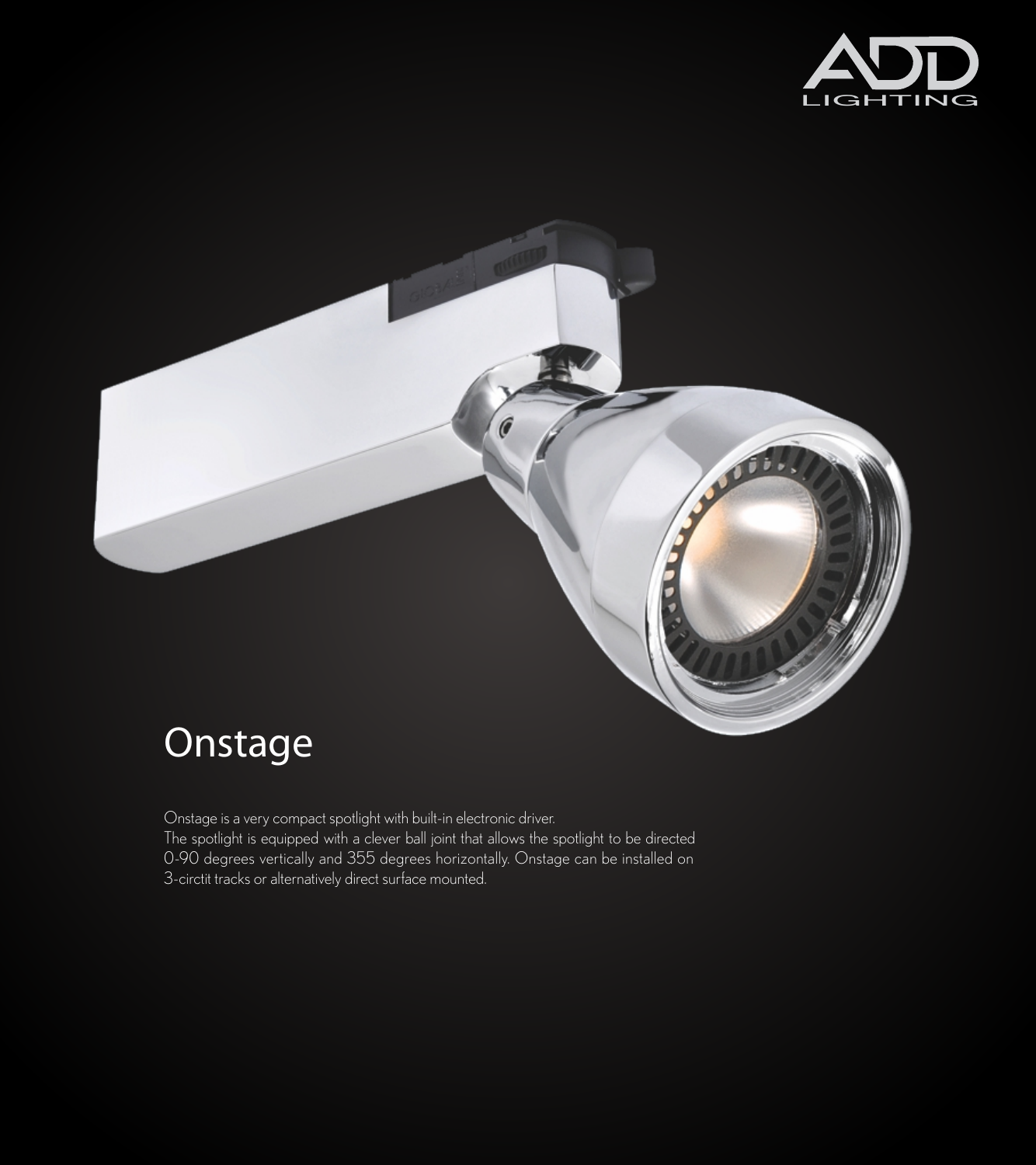### **Onstage**

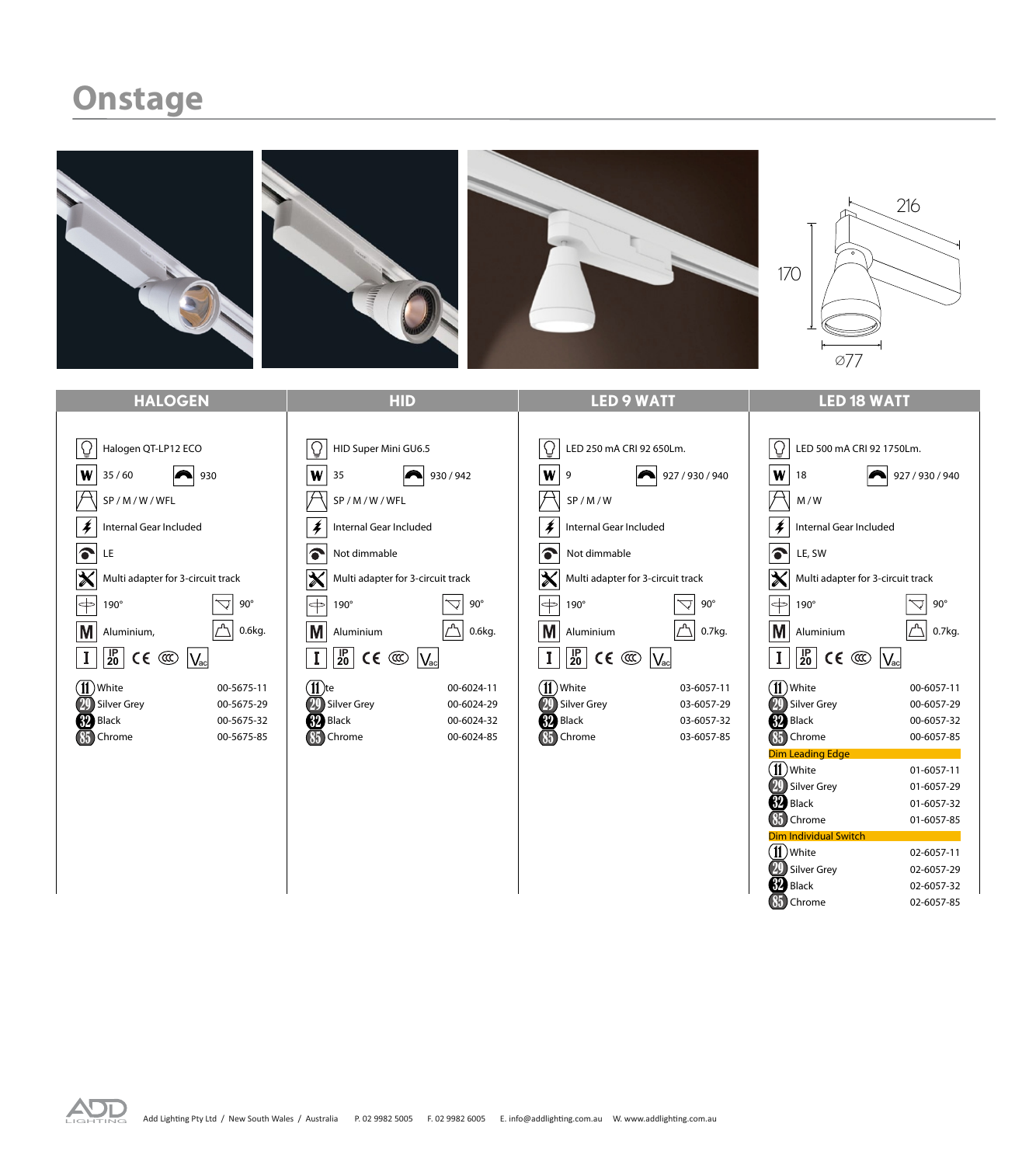## **Onstage** surface









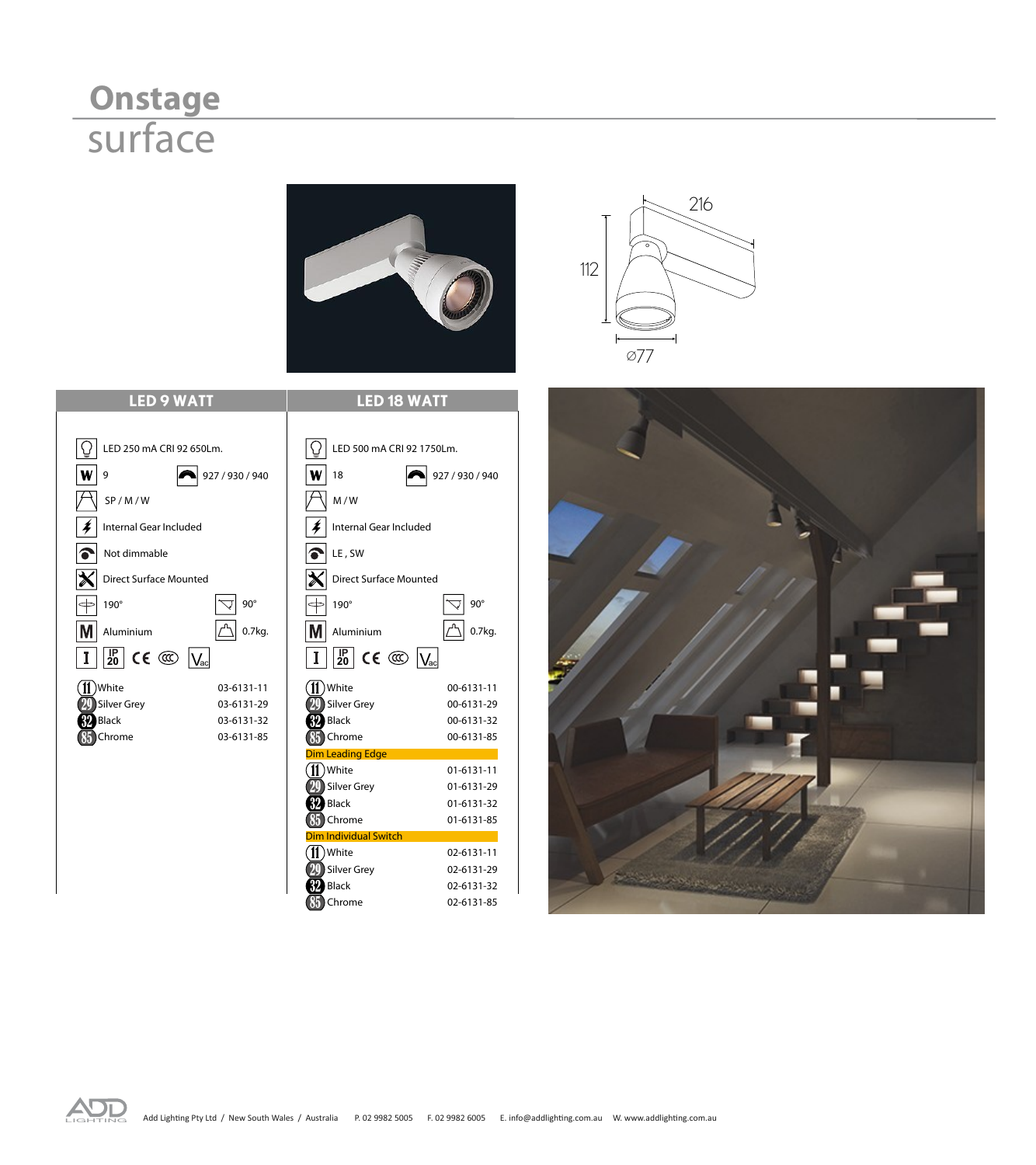### **Onstage** base

 $\overline{W}$  9

 $\left| \boldsymbol{\ast} \right|$ 

**IP 20**

32 85









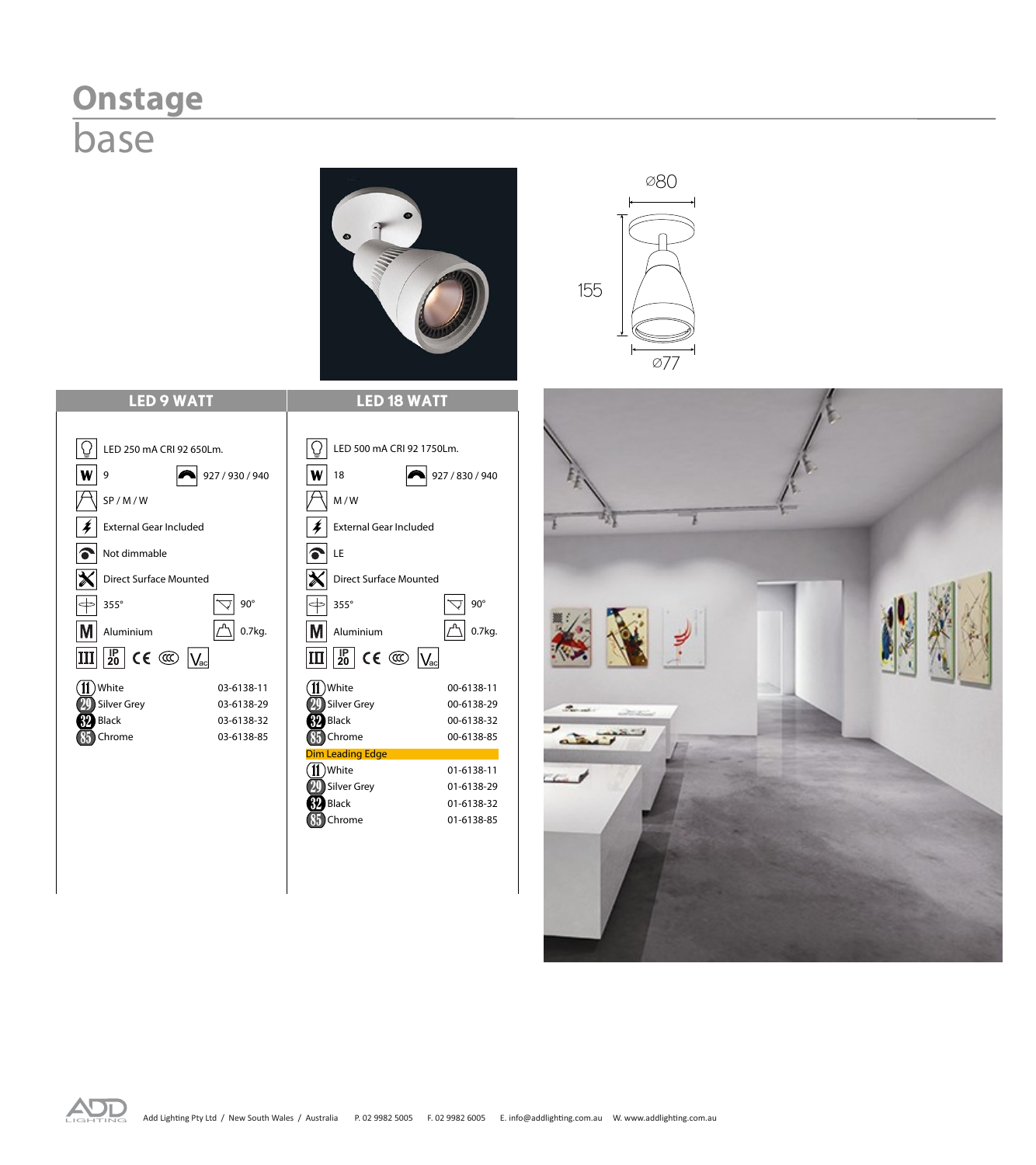#### **MODEL NUMBERS**

| Description                                               | Code       |
|-----------------------------------------------------------|------------|
| Onstage Halogen White                                     | 00-5675-11 |
| Onstage Halogen Silver Grey                               | 00-5675-29 |
| Onstage Halogen Black                                     | 00-5675-32 |
| Onstage Halogen Chrome                                    | 00-5675-85 |
| Onstage HID 35W White                                     | 00-6024-11 |
| Onstage HID 35W Silver Grey                               | 00-6024-29 |
| Onstage HID 35W Black                                     | 00-6024-32 |
| Onstage HID 35W Chrome                                    | 00-6024-85 |
| Onstage LED 9W White                                      | 03-6057-11 |
| Onstage LED 9W Silver Grey                                | 03-6057-29 |
| Onstage LED 9W Black                                      | 03-6057-32 |
| Onstage LED 9W Chrome                                     | 03-6057-85 |
| Onstage LED 18W White                                     | 00-6057-11 |
| Onstage LED 18W Silver Grey                               | 00-6057-29 |
| Onstage LED 18W Black                                     | 00-6057-32 |
| Onstage LED 18W Chrome                                    | 00-6057-85 |
| Onstage LED 18W Dim Leading Edge White                    | 01-6057-11 |
| Onstage LED 18W Dim Leading Edge Silver Grey              | 01-6057-29 |
| Onstage LED 18W Dim Leading Edge Black                    | 01-6057-32 |
| Onstage LED 18W Dim Leading Edge Chrome                   | 01-6057-85 |
| Onstage LED 18W Dim Individual Switch White               | 02-6057-11 |
| Onstage LED 18W Dim Individual Switch Silver Grey         | 02-6057-29 |
| Onstage LED 18W Dim Individual Switch Black               | 02-6057-32 |
| Onstage LED 18W Dim Individual Switch Chrome              | 02-6057-85 |
| Onstage Surface LED 9W White                              | 03-6131-11 |
| Onstage Surface LED 9W Silver Grey                        | 03-6131-29 |
| Onstage Surface LED 9W Black                              | 03-6131-32 |
| Onstage Surface LED 9W Chrome                             | 03-6131-85 |
| Onstage Surface LED 18W White                             | 00-6131-11 |
| Onstage Surface LED 18W Silver Grey                       | 00-6131-29 |
| Onstage Surface LED 18W Black                             | 00-6131-32 |
| Onstage Surface LED 18W Chrome                            | 00-6131-85 |
| Onstage Surface LED 18W Dim Leading Edge White            | 01-6131-11 |
| Onstage Surface LED 18W Dim Leading Edge Silver Grey      | 01-6131-29 |
| Onstage Surface LED 18W Dim Leading Edge Black            | 01-6131-32 |
| Onstage Surface LED 18W Dim Leading Edge Chrome           | 01-6131-85 |
| Onstage Surface LED 18W Dim Individual Switch White       | 02-6131-11 |
| Onstage Surface LED 18W Dim Individual Switch Silver Grey | 02-6131-29 |
| Onstage Surface LED 18W Dim Individual Switch Black       | 02-6131-32 |
| Onstage Surface LED 18W Dim Individual Switch Chrome      | 02-6131-85 |

#### **MODEL NUMBERS**

| Description                                       | Code       |
|---------------------------------------------------|------------|
| Onstage Base LED 9W White                         | 03-6138-11 |
| Onstage Base LED 9W Silver Grey                   | 03-6138-29 |
| Onstage Base LED 9W Black                         | 03-6138-32 |
| Onstage Base LED 9W Chrome                        | 03-6138-85 |
| Onstage Base LED 18W White                        | 00-6138-11 |
| Onstage Base LED 18W Silver Grey                  | 00-6138-29 |
| Onstage Base LED 18W Black                        | 00-6138-32 |
| Onstage Base LED 18W Chrome                       | 00-6138-85 |
| Onstage Base LED 18W Dim Leading Edge White       | 01-6138-11 |
| Onstage Base LED 18W Dim Leading Edge Silver Grey | 01-6138-29 |
| Onstage Base LED 18W Dim Leading Edge Black       | 01-6138-32 |
| Onstage Base LED 18W Dim Leading Edge Chrome      | 01-6138-85 |

#### **SELECTION**

| Description                               | Code       |
|-------------------------------------------|------------|
| Halogen Lamp QT-LP12 35W ECO 3000K GY6.35 | 01-5959-00 |
| Halogen Lamp QT-LP12 60W ECO 3000K GY6.35 | 03-5959-00 |
| Reflector Halogen SP                      | 00-4440-00 |
| Reflector Halogen M                       | 00-4825-00 |
| Reflector Halogen W                       | 00-5483-00 |
| Reflector Halogen WFL                     | 00-5484-00 |
| HID Lamp CMH Supermini 35W WDL 930 GU6.5  | 01-5986-00 |
| HID Lamp CMH Supermini 35W NDL 942 GU6.5  | 02-5986-00 |
| <b>Reflector HID SP</b>                   | 00-5013-00 |
| Reflector HID M                           | 00-5014-00 |
| Reflector HIDW                            | 00-5485-00 |
| Reflector HID WFL                         | 00-5486-00 |
| LED Module 9W 2700K                       | 04-6003-00 |
| LED Module 9W 3000K                       | 02-6003-00 |
| LED Module 9W 4000K                       | 03-6003-00 |
| Reflector LED 9 / 12 Watt SP              | 00-6104-00 |
| Reflector LED 9 / 12 Watt M               | 00-6105-00 |
| Reflector LED 9 / 12 Watt W               | 00-6106-00 |
| LED Module 18W 2700K                      | 04-6002-00 |
| LED Module 18W 3000K                      | 02-6002-00 |
| LED Module 18W 4000K                      | 03-6002-00 |
| Reflector LED 18 / 26 Watt M              | 00-6069-00 |
| Reflector LED 18 / 26 Watt W              | 00-6070-00 |
|                                           |            |